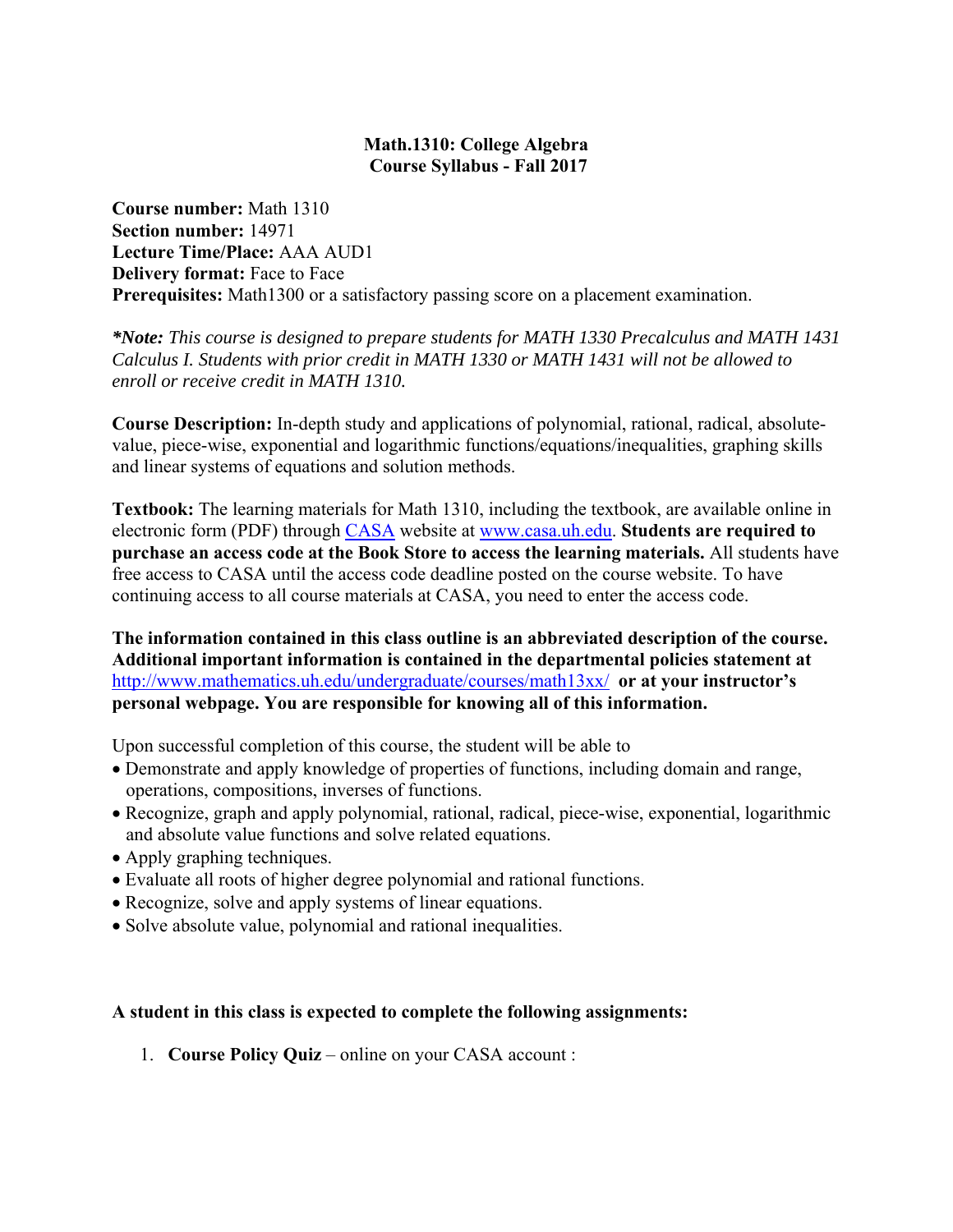**You must make 100% on the course policy quiz in order to have access to the other online assignments in the course.** The answers to the quiz may be found in the "Math 13xx Course Policies" document on your instructor's website.

- 2. 4 Regular Exams
- 3. Final Exam
- 4. Weekly Online Quizzes (mostly 2 quizzes per week)
- 5. Weekly Homework Assignments
- 6. Poppers (in-class quizzes given daily starting the  $3<sup>rd</sup>$  week of classes).

#### **Components and Weights of Semester Assignments:**

- Test 2:  $15%$
- Test 3:  $15%$
- Test 4:  $15\%$
- Final Exam: 20%
- Online Quizzes: 10%
- Poppers:  $10\%$
- Homework:  $10\%$
- $\bullet$  Total:  $100\%$

**Grading Scale:** If you call your average "x":

| A $93 \le x \le 100$        | <b>B</b> - 80 $\leq$ x < 83 | <b>D</b> + $67 \le x \le 70$ |
|-----------------------------|-----------------------------|------------------------------|
| A- $90 \le x < 93$          | $C+77 \leq x \leq 80$       | <b>D</b> $63 \le x \le 67$   |
| <b>B</b> + 87 $\leq$ x < 90 | <b>C</b> 73 $\leq$ x < 77   | <b>D</b> - 50 $\leq$ x < 63  |
| <b>B</b> 83 $\leq$ x < 87   | <b>C</b> -70 $\leq$ x < 73  | <b>F</b> $0 \le x \le 50$    |

**Online Quizzes:** Online quizzes will be given twice weekly in this course. You may take each up to 20 times during the time that it's available. Your highest score is retained as final score.

There will be **no makeup quizzes** for any reason. Neither the instructor, nor Math Department, is responsible for any difficulty that you have in accessing the quizzes*.* Please don't delay taking quizzes – there are times during the week when CourseWare is slow or overloaded. There is **no amnesty period** for the quizzes; the quizzes will NOT be reopened at the end of the semester. If you miss a quiz, you will NOT have a chance to make up for it. Please contact CourseWare tech support directly if you are having technical problems for your account.

**Tests:** There will be 4 tests, along with a mandatory final exam. The complete schedule is on your instructor's web page. All tests except Test 1 are taken at CASA testing center, with reservation. **You can NOT use calculators during the tests; study accordingly.**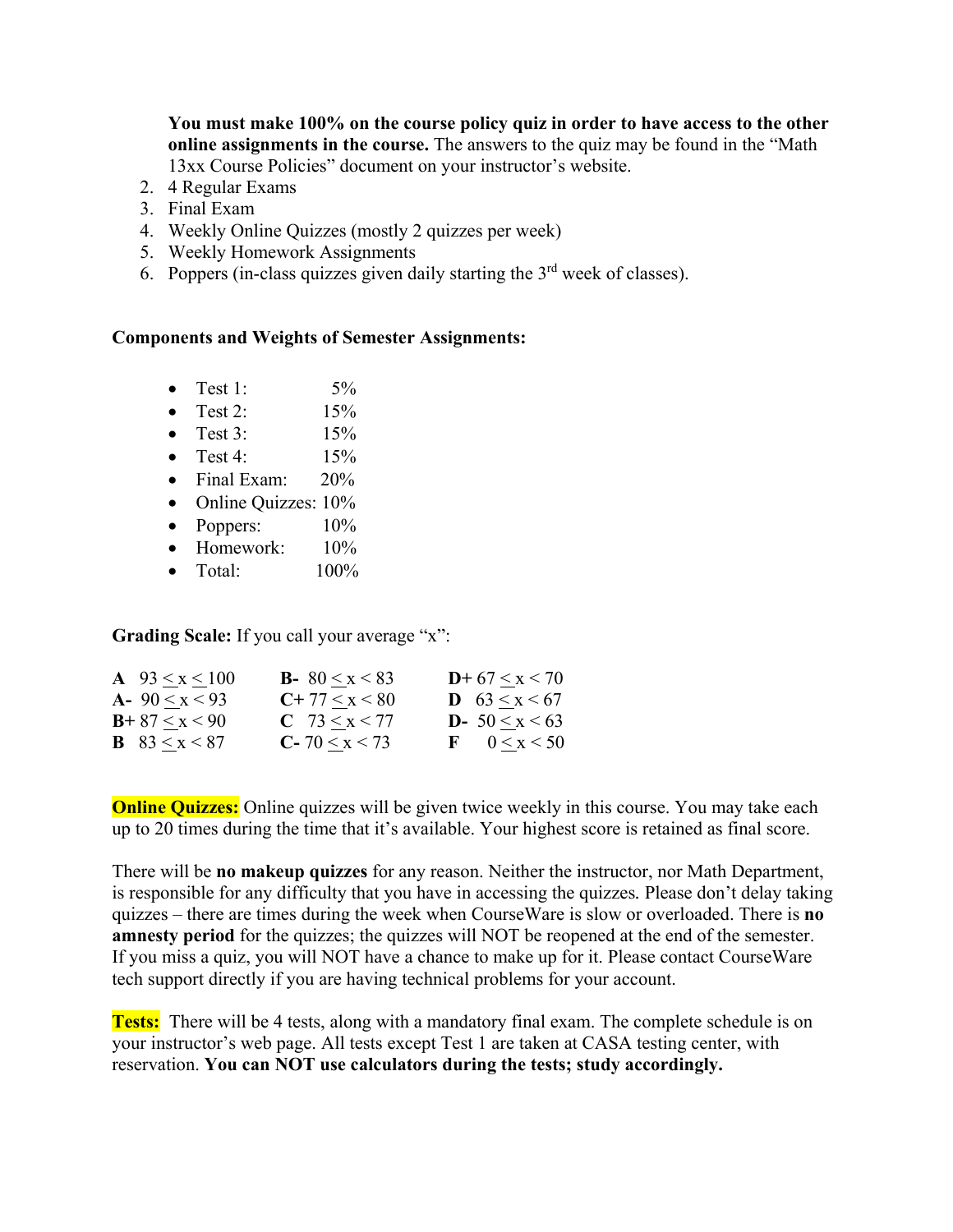### **Test 1 is over pre-requisite material, which includes Chapter 1 and beginning of Chapter 2. Test 1 will be available online by the end of first week. You will have ONLY two attempts to complete the test. Study well.**

**IMPORTANT:** If you score low on Test 1 (below 60 without extra credit); you may consider dropping this course and taking the prerequisite course to prepare yourself for this course. If you decide not to drop, it is strongly recommended that you sign up for an **SEP workshop** designed for Math 1310 students; you can add a workshop in your PS account before the last day to add.

To see the exam dates and topics covered, please visit your instructor's website. **You must make a reservation to take a test prior to the first testing day.** You should print out the web page showing your reservation time for your records and proof of your reservation.

Tests are 50/55 minutes long. Push the "Submit" button when you're completely ready to leave the Testing Center, AFTER you've finished ALL the questions and checked your work.

# **If you miss a test, you receive a zero for it. When you take the final, the grade on the final will replace that zero. If you miss more than one test, only the first one will be replaced.**

**Final Exam:** Final is comprehensive and compulsory for ALL students. There is no "exemption" or "opt-out" from the final in Math.1310. No make-ups/No excuses. **NO EARLY FINALS.**

**Extra Credit:** There are practice tests and a practice final on Courseware. If you take the practice test, then 10% of the highest score you earn will be applied to the relevant test as extra credit. You can take the practice tests several times (up to 20 times) and we only take your best score. Pay attention to the "end" dates on these. None of the practice tests will ever be reopened.

**Poppers:** Beginning the third week of school, you will have daily poppers (short questions on the material from that day's lecture or from the lecture just prior to that day.) Each popper will be taken on a bubbling form. We will drop 15% of the total number of the questions asked in poppers during all the semester. Popper grades will be posted in your CourseWare gradebook. There will be **no make-up** Poppers. The bubbling forms are for sale at the BOOK STORE. **Please buy the right bubbling form package for Math 1310 with your section number printed on it.**

*\*Note: If your popper's grade is missing even though you turned it in, that means you have made a bubbling mistake and there is nothing we can do about it, you will not receive credit for such poppers. It is your responsibility to make your attendance count.*

**Homework:** Homework is going to be assigned weekly covering all the material seen during the prior week of lectures. You need to submit your homework via your CASA account. Please see the link for Homework on your instructor's website for due dates and more detailed information. **NO late homework** is accepted. We will drop 2 lowest grades at the end of the semester.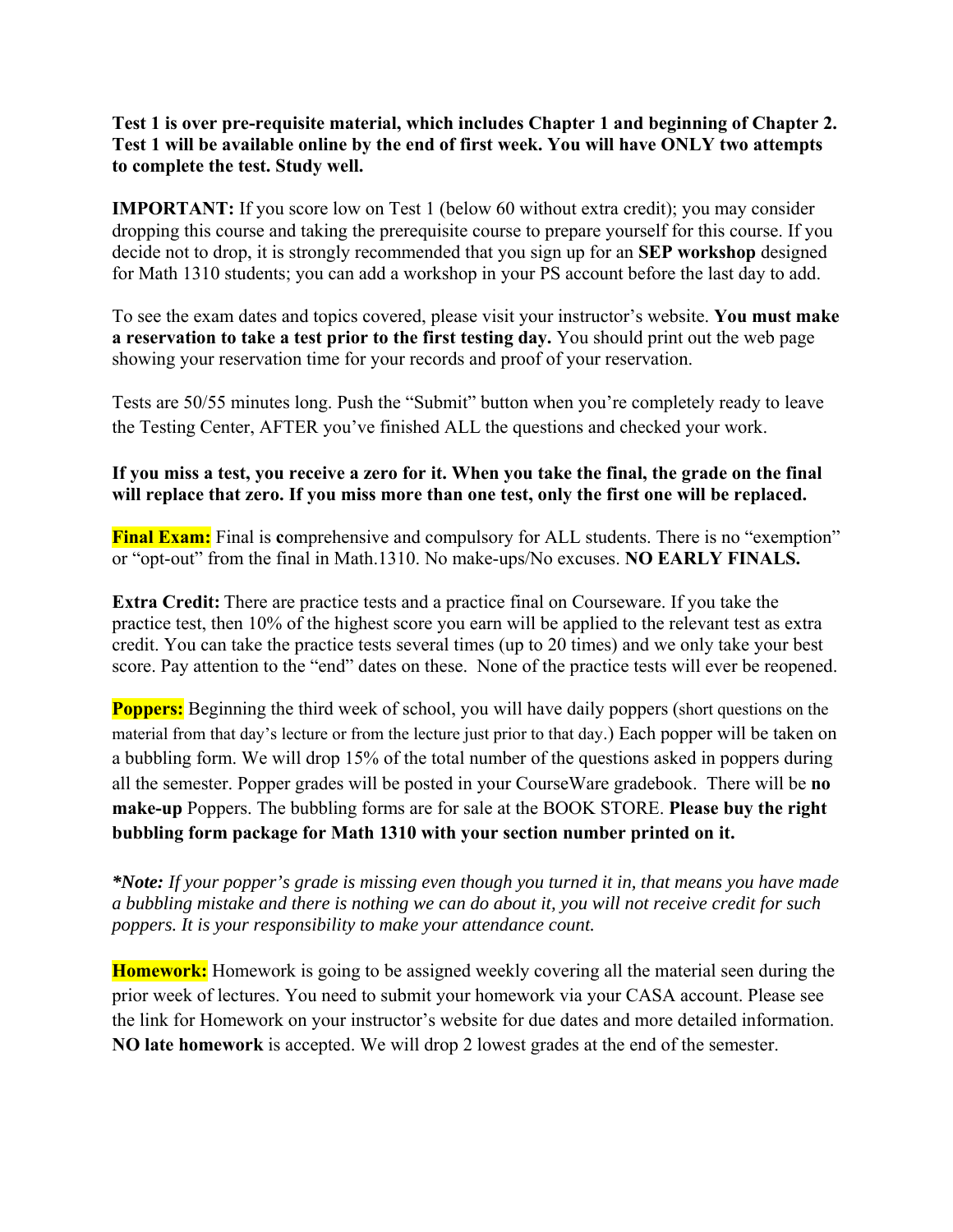**IMPORTANT:** *The instructor reserves the right to make changes on these policies. Any changes will be announced on the instructor's website in a timely manner.* 

# **UH CAPS Statement**

Counseling and Psychological Services (CAPS) can help students who are having difficulties managing stress, adjusting to college, or feeling sad and hopeless. You can reach CAPS (www.uh.edu/caps) by calling 713-743-5454 during and after business hours for routine appointments if you or someone you know is in crisis. No appointment is necessary for the "Let's Talk" program, a drop-in consultation service at convenient locations and hours around campus. http://www.uh.edu/caps/outreach/lets\_talk.html

# **CSD Accommodations**

Academic Adjustments/Auxiliary Aids: The University of Houston System complies with Section 504 of the Rehabilitation Act of 1973 and the Americans with Disabilities Act of 1990, pertaining to the provision of reasonable academic adjustments/auxiliary aids for students who have a disability. In accordance with Section 504 and ADA guidelines, University of Houston strives to provide reasonable academic adjustments/auxiliary aids to students who request and require them. If you believe that you have a disability requiring an academic adjustment and/or auxiliary aid, please visit The Center for Students with Disabilities (CSD) website at http://www.uh.edu/csd/ for more information.

Accommodation Forms: Students seeking academic adjustments/auxiliary aids must, in a timely manner (usually at the beginning of the semester), provide their instructor with a current Student Accommodation Form (SAF) from the CSD office before an approved accommodation can be implemented.

Details of this policy, and the corresponding responsibilities of the student are outlined in The Student Academic Adjustments/Auxiliary Aids Policy (01.D.09) document under [STEP 4: Student Submission (5.4.1 & 5.4.2), Page 6]. For more information please visit the Center for Students with Disabilities FAQs page.

Additionally, if a student is requesting a (CSD approved) testing accommodation, then the student will also complete a Request for Individualized Testing Accommodations (RITA) paper form to arrange for tests to be administered at the CSD office. CSD suggests that the student meet with their instructor during office hours and/or make an appointment to complete the RITA form to ensure confidentiality.

**\*Note:** RITA forms must be completed at least 48 hours in advance of the original test date. Please consult your counselor ahead of time to ensure that your tests are scheduled in a timely